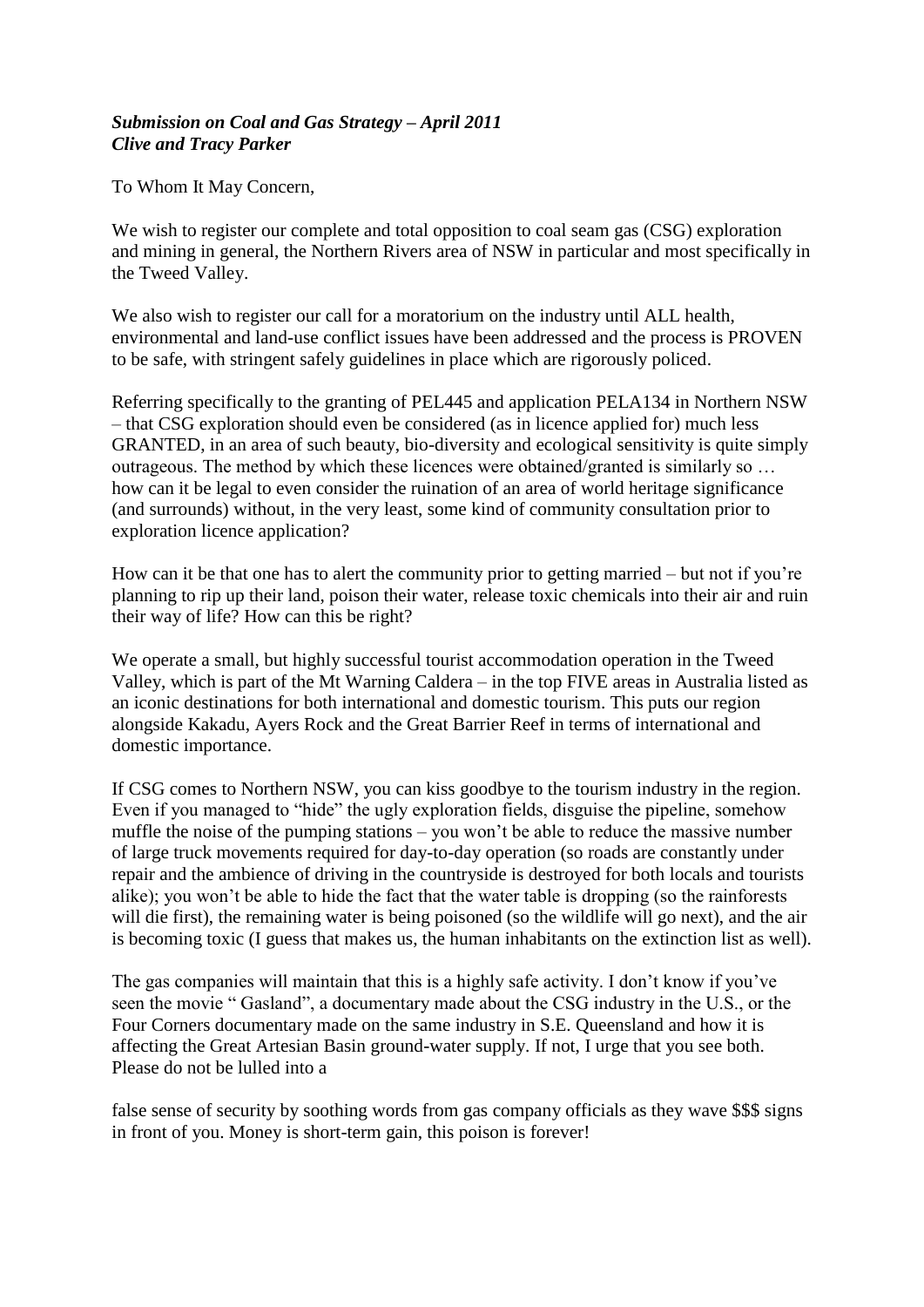Whilst the mining companies in Australia have stated that they don't use the same chemicals as in the U.S. they don't satisfactorily reveal which chemicals they DO use. As is clearly shown in the 4 Corners documentary, they are using chemicals they claim they are not! They have no response to over-use and poisoning of the water table, no satisfactory response to questions about safety levels for waste disposal.

The gas company stance is "we're not in a hurry to explore in your area" but on our own news a month ago, it was clearly shown how a drill site in Mullumimby is already leaking methane .. a few metres from a creek! If this is gas company "truth" and "safe" operation I'm not looking forward to a long or healthy life in this area when they really get started.

They blatantly lie to gain access to private property and once there, they grow like a cancer with nothing the land-holder can do to prevent it. How can this be right? Are we a democracy or a dictatorship? Do our personal and property rights only apply when there's no "money grab" at stake?

I urge to you to take a look at such websites as [http://www.lockthegate.org.au](http://www.lockthegate.org.au/) and read through the fact sheets on what CSG really involves, the impact on the environment, animal and human health. Please be aware that the impact on the environment will not only affect the area in which drilling takes place so it won't be a case of "out of sight, out of mind". Please think on this:

\* The water table belongs to all Australia .. and when it's gone with the remainder poisoned, what will happen to food production in this country?

\* Health is of National concern, when large sectors of the community are suffering from chemical exposure leading in some cases to cancer and death, what will be the impact on the health system in this country?

\* With an area of national and international importance dying and poisoned, and a reputation for unsafe drinking water/air in Australia, what will happen to the tourist industry in this country?

\* It appears, from experience in S.E. Queensland, that once a property owner has allowed a gas company on their land for whatever initial reason, they can't get them out and can have their own supporters removed and fined by police if they try to protest in any way … what has already happened to democracy and the law in this country?

\* With such obvious targets dotted all over the landscape, with no security and very little in the way of safety features, it seems to me that a terrorist wouldn't need a bomb … only a match, so what will happen to national security in this country?

We are fully cognisant of the fact that more/cheap energy is needed to sustain our lifestyles and standards of living. However voters are becoming more and more aware of the long-term ramifications of the short term solutions.

This is not just a matter for the "greenies" – we are all concerned with the future of our water, our land and our health. What is good for the environment will usually be good for us in the long term – and all indications are that CSG extraction is not good for the environment.